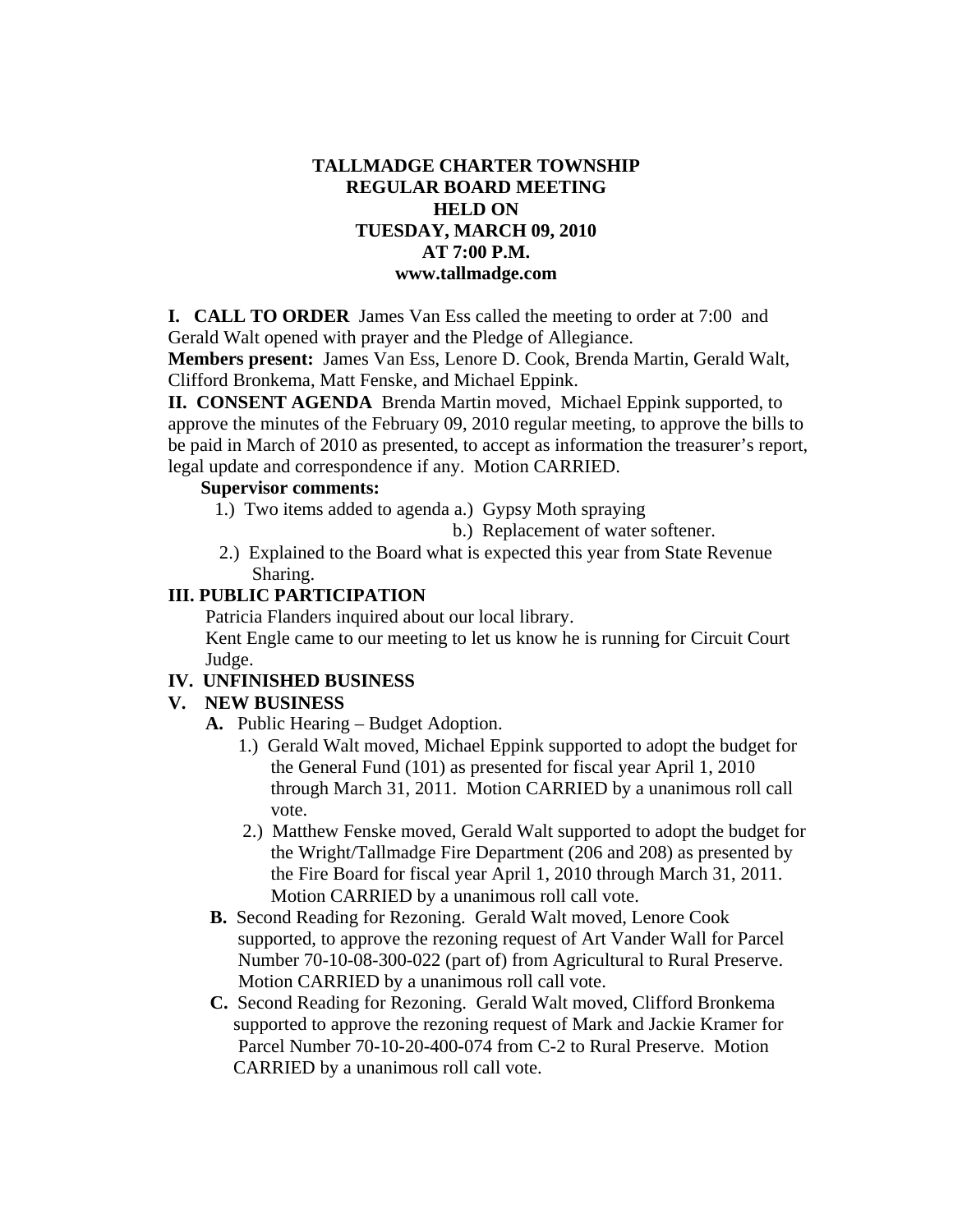- **D.** Matthew Fenske moved, Michael Eppink supported, to grant approval to the Lamont Civic Association to hold a parade, car show, children's activities, and other related activities on Saturday, May 22, 2010. The Civic Association has worked with the township and has met all township requirements. Motion CARRIED.
- **E.** Lenore Cook moved, Gerald Walt supported, to contract with PCI allowing them to do Plumbing, Building and Mechanical inspections in Tallmadge Township when requested by the Township. Motion CARRIED.
- **F.** Brenda Martin moved, Michael Eppink supported, to approve the changing of meeting time for the Zoning Board of Appeals. The Zoning Board of Appeals will meet the third Tuesday of each month as requested starting in April of 2010. Motion CARRIED.
- **G.** Renewal of Joint Fire, Rescue, and Medical Service Agreement between Wright Township and Tallmadge Township. The agreement states that each year this agreement is to be automatically renewed.
- **H.** Gerald Walt moved, Clifford Bronkema supported, to spray approximately 110 acres at \$37.00 per acre within the township for Gypsy Moths. The supervisor is working with Hatfield Spraying and Liz Sperry to reduce our cost. Motion CARRIED.
- **I.** Matthew Fenske moved, Michael Eppink supported, to purchase a new water softener at approximately \$1000.00. Motion CARRIED.

## **VI. INFORMATIONAL ITEMS**

Fire Department Report Fire Board Minutes Sheriff Department Report List of Building Permits issued in February of 2010 Planner and Zoning Enforcer Report

# **VII. ADJOURNMENT Meeting adjourned at 7:58 p.m.**

## **Tallmadge Township Clean Up Day – Saturday, April 24, 2010 from 8:00 a.m. to Noon**

**Respectfully submitted, Lenore D. Cook, Clerk**